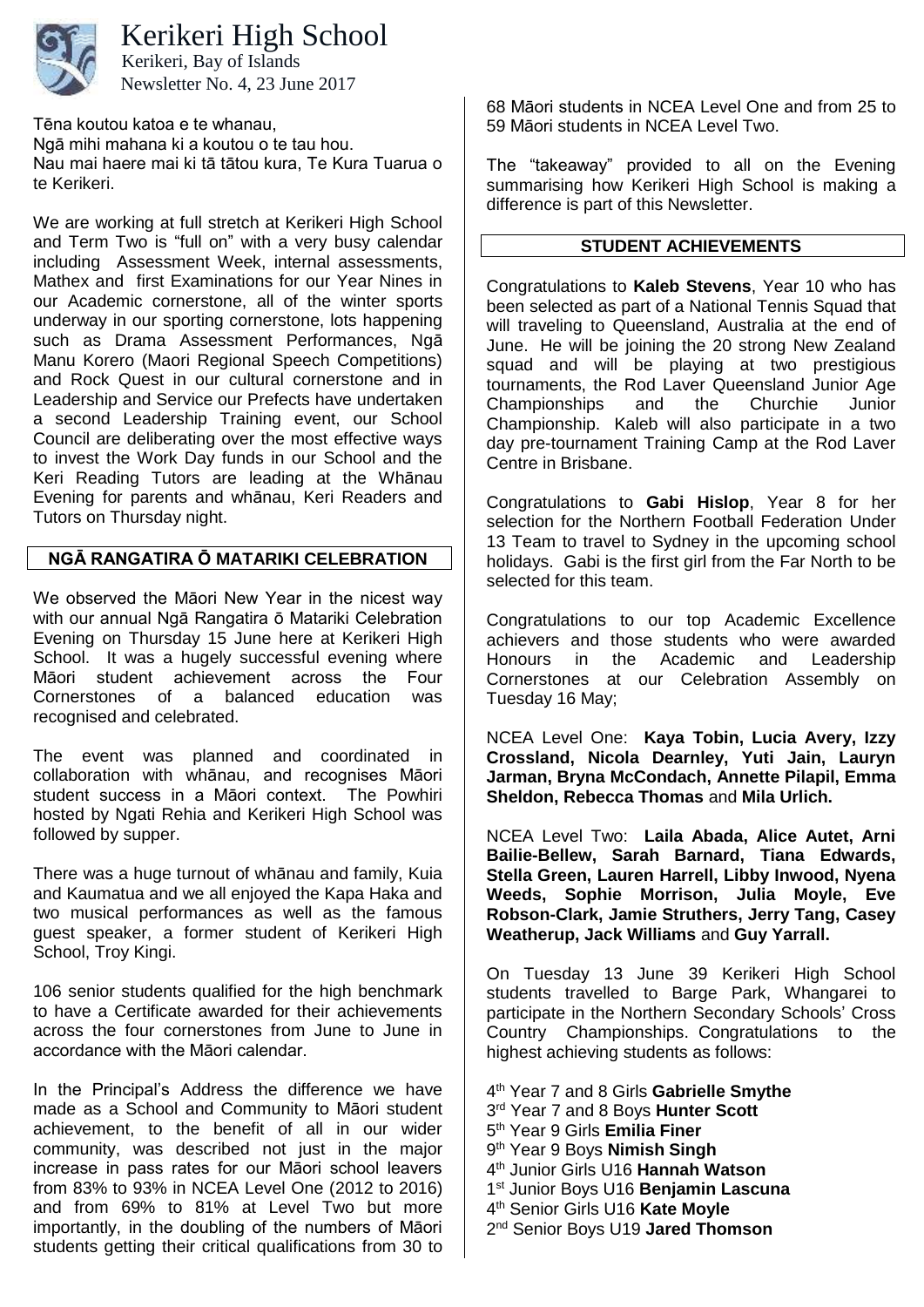Congratulations to **Frankie Dair**, **Jack Bunce** and **Maeve White** from our very successful Kerikeri High School Teams' Racing Sailing Team who have been selected to represent New Zealand at the Under 21 Teams Racing World Championships in Italy in August.

We are thinking of past students **Blair Tuke** and **Andy Maloney** as they contest the America's Cup in Bermuda and we have sent them messages of support, especially after the capsize in the contender series.

Congratulations to the following Business Management students who have been selected to attend the Northland Mid-Year Young Enterprise Finals in Whangarei: **Alex Edwards**, Dragon's Den Finals, **Bella Boyd,** Business Plans Finals, **Shannen Frear**, **Billie Klinac** and **Kristin Mellar**, Dragons Den Finals, Business Plan Finals and Business Card Finals.

Congratulations to **Alex Edwards** on her selection to attend the Enterprise in Action weekend hosted by the Young Enterprise Trust in Auckland.

Good luck to the two Kerikeri High School Bands who will be competing in the Regional Finals for Rockquest in Whangarei. The First Band (Theorectically Impossible) **Felix Danilo, Jack French, Breanna Marsh** and **Myer Robb** and the second band (Denial) **Ty Davis, Cameron Dudley, Simon Halliday** and **Michael Mitchell.**

Congratulations to the following Kerikeri High School Netball Teams for their successful wins on the weekend, each team winning each of their respective grades at the completion of the first round of the season, Kerikeri High School Premier, Kerikeri High School Premier Development, Kerikeri High School 9A, Kerikeri High School Senior B and Kerikeri High School 10C.

Congratulations to Deputy Head Girl **Tiana Edwards** who has been selected for this year's Global Summit to be held at Massey University's Auckland Campus in Albany on Tuesday 27 June.

## **YEAR 8 NOHO MARAE**

This week a number of our Year 8 classes are experiencing their Noho Marae programme at the Kohewhata Marae. This gives all of Year 8 students the opportunity to experience Pòwhiri, present their own pepeha and learn more about what it means to be a bicultural New Zealander.

### **KERI READING EVENING**

Keri Reading is a very successful and long standing reading programme in our school which sees volunteer Year 13 students sign up and train to be reading buddies to Year 7 students who could benefit from extra 'reading mileage.' This year we have 41 Keri Readers. On Thursday night Mrs Maria Halliday is hosting an evening with Year 7 Keri Readers, their Year 13 Reading Tutors, families and whānau to share the "Pause, Prompt, Praise" method of supporting reading progress. It is a great opportunity to get to know each other and share reading success stories.

## **CLASSIFICATION CHANGE PROPOSAL**

At our May Board of Trustees Meeting, the Board considered a proposal for a change in classification for Year Nine and Ten students to be included at the Bay of Islands International Academy. The Board resolved to oppose this proposal and provided a Submission for the Ministry of Education. The major concerns raised by our Board of Trustees are summarised here and the full Submission is available through the hyperlink below.

- The zoning wedge this reclassification would drive between the historic partnership between the Ngati Rehia and Kerikeri High School.
- The positive impact we have made together to the outcomes for Maori students at Kerikeri High School as has been documented by the Education Review Office and forms part of their judgement for Kerikeri High School to be on a second Year 4- 5 Review Cycle, as well as being independently documented by the Judges for the Prime Minister's Education Excellence Award.
- The potential for the school bus network to be majorly disrupted. The Ministry of Education apply the principle that buses run to the school closest to the student and for Year Nine and Ten students bus transport is not provided if they are within 4.8 kilometres of the school. If that school were Bay of Islands International Academy bus entitlement for Year Nine and Ten students would cease within 4.8 kilometres of that school.
- Kerikeri High School offers a huge range of extra and co-curricula opportunities our students. Students could be excluded from Northland Secondary Schools' Sports events for example if their school was too small to field a team and their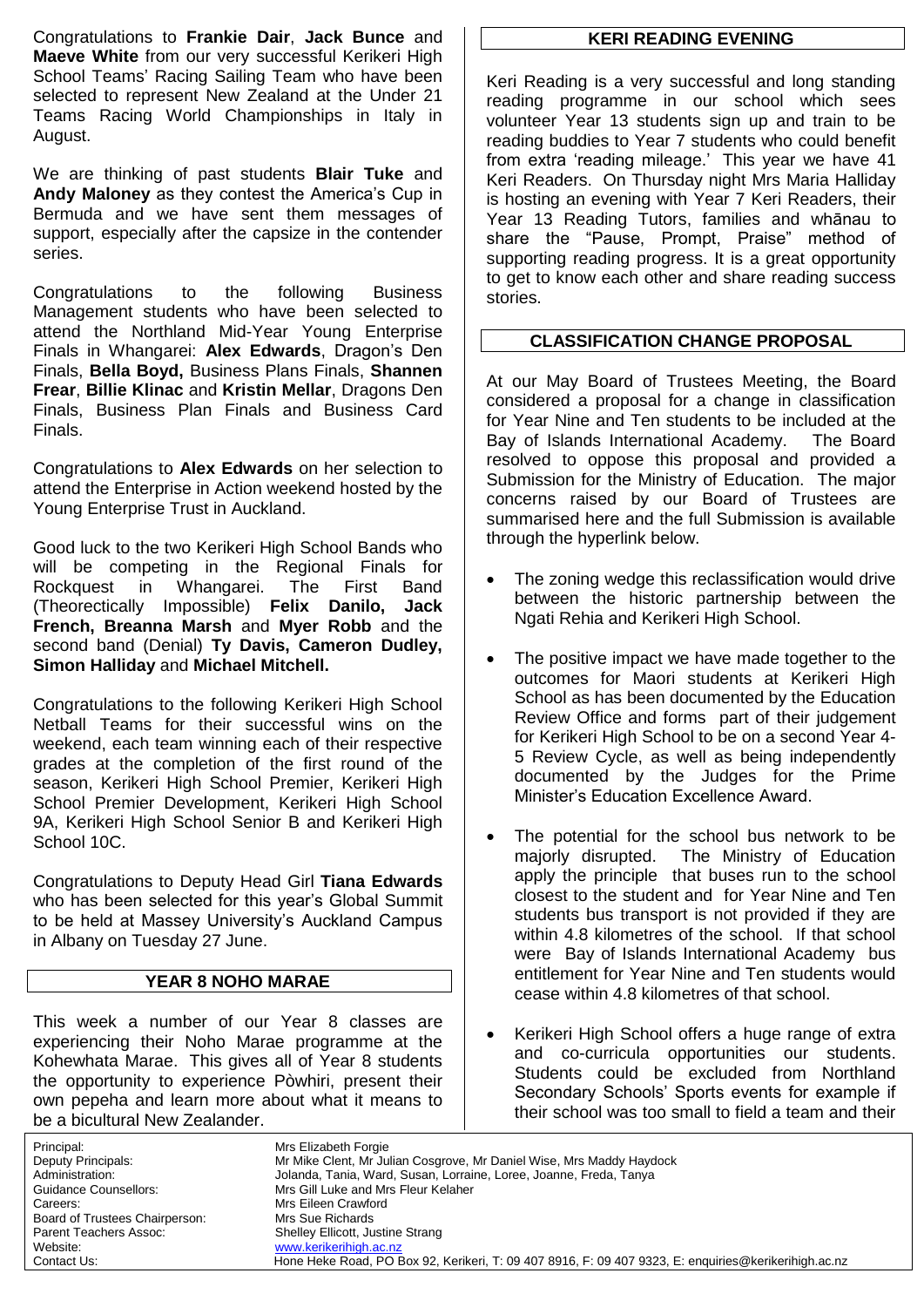parents could not afford to transport their students past the school zoned for classes at their level.

The full Submission can be found here; <http://bit.ly/2sXKzin>

### **MASS POWHIRI, MORI RAPANA**

Our Kerikeri High School Kapa Haka students **Savanah Peters-Hei Hei, Jasmin Winikerei, Kahurangi Yakas, Mia Kolo**, **Lilli Kolo** and **Maybel Koro** were part of the historic Mass Powhiri for the Bulldogs and Lions at Waitangi. Not only did they get the opportunity to work alongside other schools from Te Taitokerau, but also alongside adult performers from some of the top groups in Aotearoa.

#### **MATHEX**

The annual Kerikeri High School Mathex Competition took place last Tuesday evening. It was wonderful to see the Gymnasium packed with teams all excited and energised to solve their Mathematics questions as fast as possible. Thank you to the Mathematics Department for organising such a huge event. The Year 7,8,9 and 10 winners and the students who will be representing Kerikeri High School at the Northland Mathex Competition in Whangarei on Friday 30<sup>th</sup> June are as follows, two Teams can be entered at Year 7 and 8 but only one Team at Year 9 and 10;

Year 7: **Jade Sceats, Cameron Willis, Finn Stephson, Joe Howells, Levi Booth, Olivery Boyd, Jaluka Clarke, Charley Cates .**

Year 8: **Emma Lloyd, Ruby Robinson, Ameya Russell, Bevan McKenzie, Lydia Bailie-Bellew, Imogen Crooks, Charlotte Taylor, Hannah Collins.**

Year 9: **Gillian Toala, Nimish Singh, James Dawes, Georgia Doherty.**

Year 10: **Sophie Wilkinson, Chloe Halliday, Zara Thomas, Amelia Stephen.**

# **TRANSITION TO TERTIARY WHANAU EVENING**

Mrs Eileen Crawford (our Careers Advisor, Gateway and Star Coordinator) will be running a **Transition to Tertiary Whanau Evening** for Year 13 students and their Parents and Caregivers. Mrs Crawford will go through applying for University, Polytech and Private Training Establishments, applying for Accommodation, Student Allowances, Student Loans and Scholarships. Our evening will be held in the

Kerikeri High School Library on Thursday 29 June at 6.30pm. Please email Mrs Crawford [ecrawford@kerikerihigh.ac.nz](mailto:ecrawford@kerikerihigh.ac.nz) to let us know you are coming. Please do, the evening will be full of vital information and you are welcome even if your student is not Year 13 yet.

# **HOSPITALITY SUCCESS**

A team of ten Senior Hospitality students have been selected to represent Kerikeri High School at the annual My Kitchen Rules Competition at the Hilton Hotel in Auckland on July  $4<sup>th</sup>$ . The Team are busy fundraising and training hard, as they look to defend the title that Kerikeri High School has held for the last two years. The Team will be staying free of charge at the 5 star hotel whilst they compete, and in previous years, students have been offered employment opportunities with the Hilton as a result of their efforts.

## **KERIKERI HIGH SCHOOL BALL**

The Senior School Ball is happening on Saturday 29 July. The PTA will be preparing supper for the evening and rely on generous donations to make the amazing Ball supper possible. Any homemade food, such as sweet slices, brownies, etc would be greatly appreciated. The PTA do a fantastic job putting all the food together on the night and any offers of cake stands or platters for presenting food would be greatly appreciated. Items can be dropped off to Reception on Friday 28 July or to the Library on the afternoon of Saturday 29 July between 3.00pm and 5.00pm. They are also greatful for any volunteers willing to help out with food preparation and plating late afternoon and cleaning up on the Saturday night till late. If you are willing and would like to help out, please contact Shelley Ellicott, [shelleyellicott@vodafone.co.nz](mailto:shelleyellicott@vodafone.co.nz) thank you to all our parents and caregivers for supporting this wonderful event.

## **YEAR 10 VISUAL ARTS EXHIBITION**

Year 10 Visual Art students currently have an Exhibition on show in the Auditorium foyer. The Exhibition contains an individual framed work by each student which celebrates the tradition of Matariki. The Exhibition is open during school hours, please sign in at Reception if you wish to view the work.

## **KEEP OURSELVES SAFE**

We are delighted to see growing number of students riding their bikes to school.

Principal: Mrs Elizabeth Forgie<br>
Deputy Principals: Mr Mike Clent, Mr Ju Mr Mike Clent, Mr Julian Cosgrove, Mr Daniel Wise, Mrs Maddy Haydock Administration: Jolanda, Tania, Ward, Susan, Lorraine, Loree, Joanne, Freda, Tanya Guidance Counsellors: Mrs Gill Luke and Mrs Fleur Kelaher Careers: Mrs Eileen Crawford Board of Trustees Chairperson: Mrs Sue Richards Parent Teachers Assoc: Shelley Ellicott, Justine Strang<br>
Website: www.kerikerihigh.ac.nz Website: [www.kerikerihigh.ac.nz](http://www.kerikerihigh.ac.nz/)<br>Contact Us: Contact Us: Contact Us: Contact Us: Contact Us: Contact Us: Contact Us: Contact Us: Contact Us: Co Hone Heke Road, PO Box 92, Kerikeri, T: 09 407 8916, F: 09 407 9323, E: enquiries@kerikerihigh.ac.nz